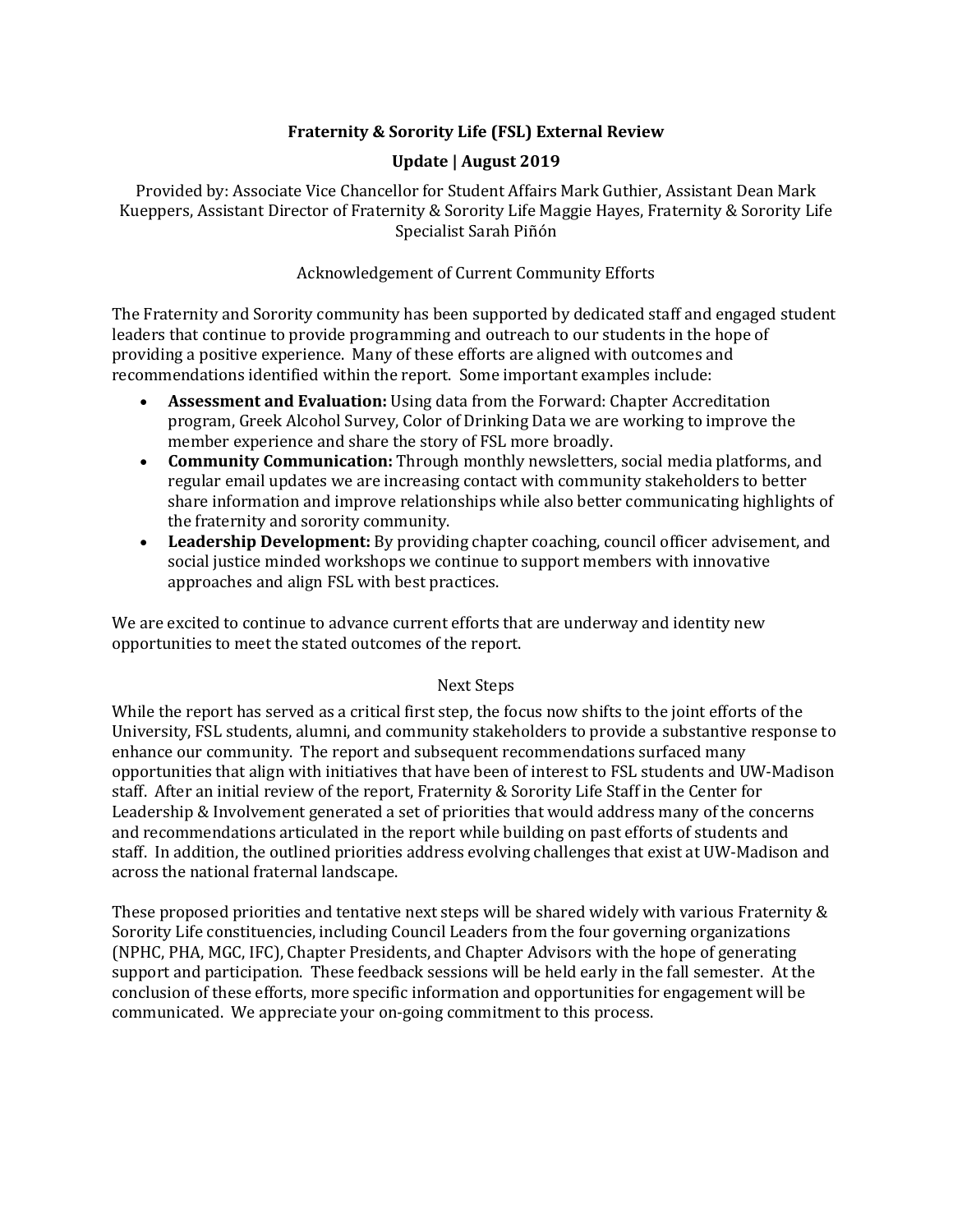#### Proposed Priority Areas for Consideration and Feedback

# **Priority 1: FSL Community Health & Safety Initiatives**

#### *Comprehensive Education and Intervention Plan*

Overview: A comprehensive education and intervention plan will allow the entire fraternity and sorority community to elevate existing programs and expectations and create new opportunities to ensure the health and safety continues to be a top priority of the membership experience. The topics included in this initiative include, but are not limited to: sexual violence, alcohol/drugs, mental health, and hazing. This initiative will examine all existing education/interventions in place, identify gaps, and coordinate a comprehensive plan to allow fraternity and sorority chapters to meet expectations of the community.

#### *Langdon Street Community Coalition*

Overview: The Langdon Street Community Coalition would be composed of a group of fraternity and sorority community members, advisors, and house corporation board representatives, in addition to representatives from the Red Gym, Memorial Union, and other campus and community stakeholders. Together, the Coalition will review and discuss relevant data (i.e. Color of Drinking, Greek Alcohol Survey, etc.) and emerging community issues to generate solutions and initiatives to address concerns surrounding inclusion, overconsumption of alcohol, and safety more broadly.

# **Priority 2: Elevate Multicultural Greek Council and National Pan-Hellenic Council**

Overview: Many structures, systems, and practices in Fraternity & Sorority Life nationally are rooted in those set by the North American Interfraternity Conference (NIC) and National Panhellenic Conference (NPC). While these organizations have done valuable and important work, we seek to elevate the Multicultural Greek and National Pan-Hellenic councils in terms of the support, resources, and acknowledgement they receive from the fraternity and sorority, UW-Madison, and broader Madison communities.

# **Priority 3: Implement FSL Community Communication Plan**

Overview: In addition to the current communication initiatives in the fraternity and sorority community (community newsletters, start/end of semester chapter advisor messages, etc.), the FSL staff will implement a more thorough communication plan to better share information with a variety of stakeholders including chapter advisors, parents and families, house corporation board members, alumni, national organizations, and more. This will enhance understanding and appreciation of the fraternity and sorority community more broadly on and off campus.

# **Priority 4: Resources and Staffing**

Overview: The current amount of resources and staff dedicated to supporting the FSL Community at UW-Madison is disproportionate to the size and scope of the community. Using comparative data and then analyzing the required support needed to move the initial report priorities forward, a recommendation for future staffing levels, financial and program support of the community as well as a possible funding mechanism in support of their recommendation will be submitted.

# Priority 5: Clarify and Communicate Committee on Student Organizations (CSO) Processes

Overview: As departmental oversight for the Committee on Student Organizations transitions from the Center for Leadership & Involvement to the Office of Student Conduct and Community Standards, UW staff will engage in outreach to FSL students and chapter advisors to share